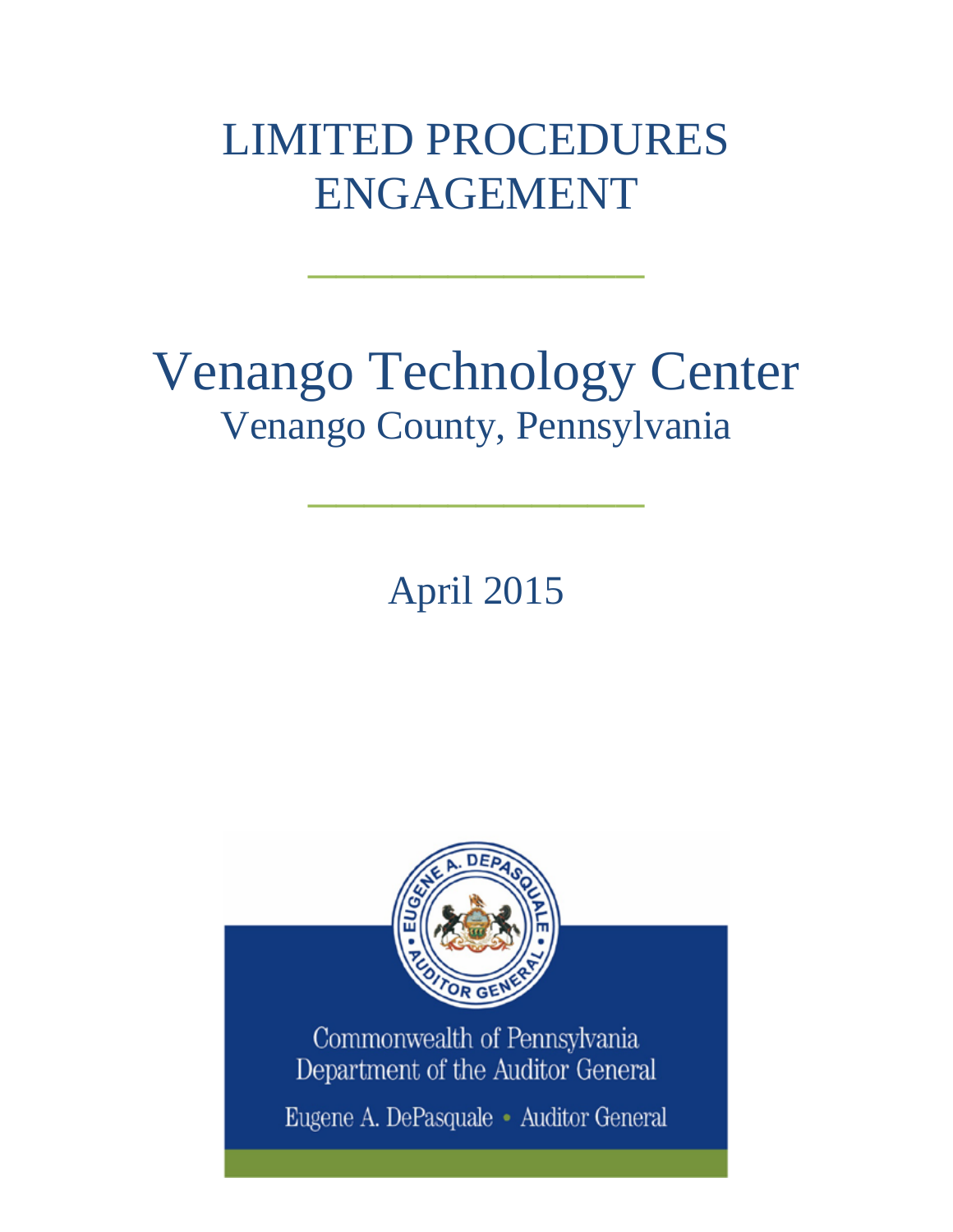

Commonwealth of Pennsylvania **Department of the Auditor General** Harrisburg, PA 17120-0018 Facebook: Pennsylvania Auditor General Twitter: @PAAuditorGen www.PaAuditor.gov

EUGENE A. DEPASQUALE<br>AUDITOR GENERAL

The Honorable Tom W. Wolf Mr. Dwight Proper Commonwealth of Pennsylvania Venango Technology Center Harrisburg, Pennsylvania 17120 One Vo-Tech Drive

Governor Joint Operating Committee Chairperson Oil City, Pennsylvania 16301

Dear Governor Wolf and Mr. Proper:

We conducted a Limited Procedures Engagement (LPE) of the Venango Technology Center (Center) to determine its compliance with certain relevant state laws, regulations, policies, and administrative procedures (relevant requirements). The LPE covers the period March 25, 2013 through February 27, 2015, except for any areas of compliance that may have required an alternative to this period. The engagement was conducted pursuant to authority derived from Article VIII, Section 10 of the Constitution of the Commonwealth of Pennsylvania and the Fiscal Code 72 P.S. § 403, but was not conducted in accordance with *Government Auditing Standards* issued by the Comptroller General of the United States.

As we conducted our LPE procedures, we sought to determine answers to the following questions, which serve as our LPE objectives:

- Does the Center have documented board policies and administrative procedures related to the following?
	- o Internal controls
	- o Budgeting practices
	- o Compliance with the Right-To-Know Law
	- o Compliance with the Sunshine Law
- Are the policies and procedures adequate and appropriate, and have they been  $\mathbf{r}$ appropriately implemented?
- $\mathbf{r}^{\prime}$ Did the Center take appropriate corrective action to address the findings, observations, and verbal comments made in our prior audit/LPE, and were the actions taken effective?

Our engagement found that the Center complied, in all significant respects, with relevant requirements.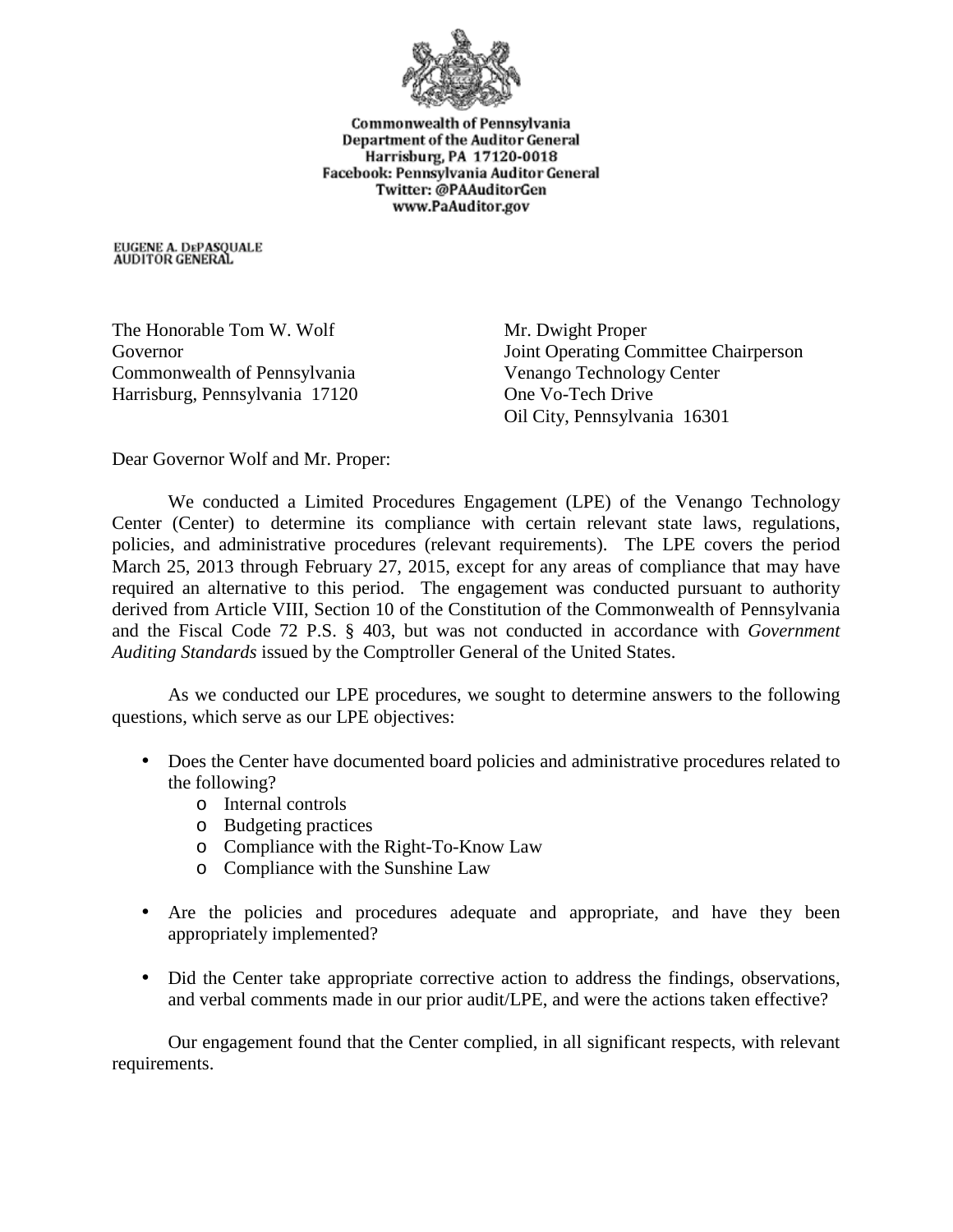The Honorable Tom W. Wolf Mr. Dwight Proper Page 2

We appreciate the Center's cooperation during the conduct of the engagement.

Sincerely,

Eugenf: T-Pasqu

Eugene A. DePasquale

April 23, 2015

cc: **VENANGO TECHNOLOGY CENTER** Joint Operating Committee Members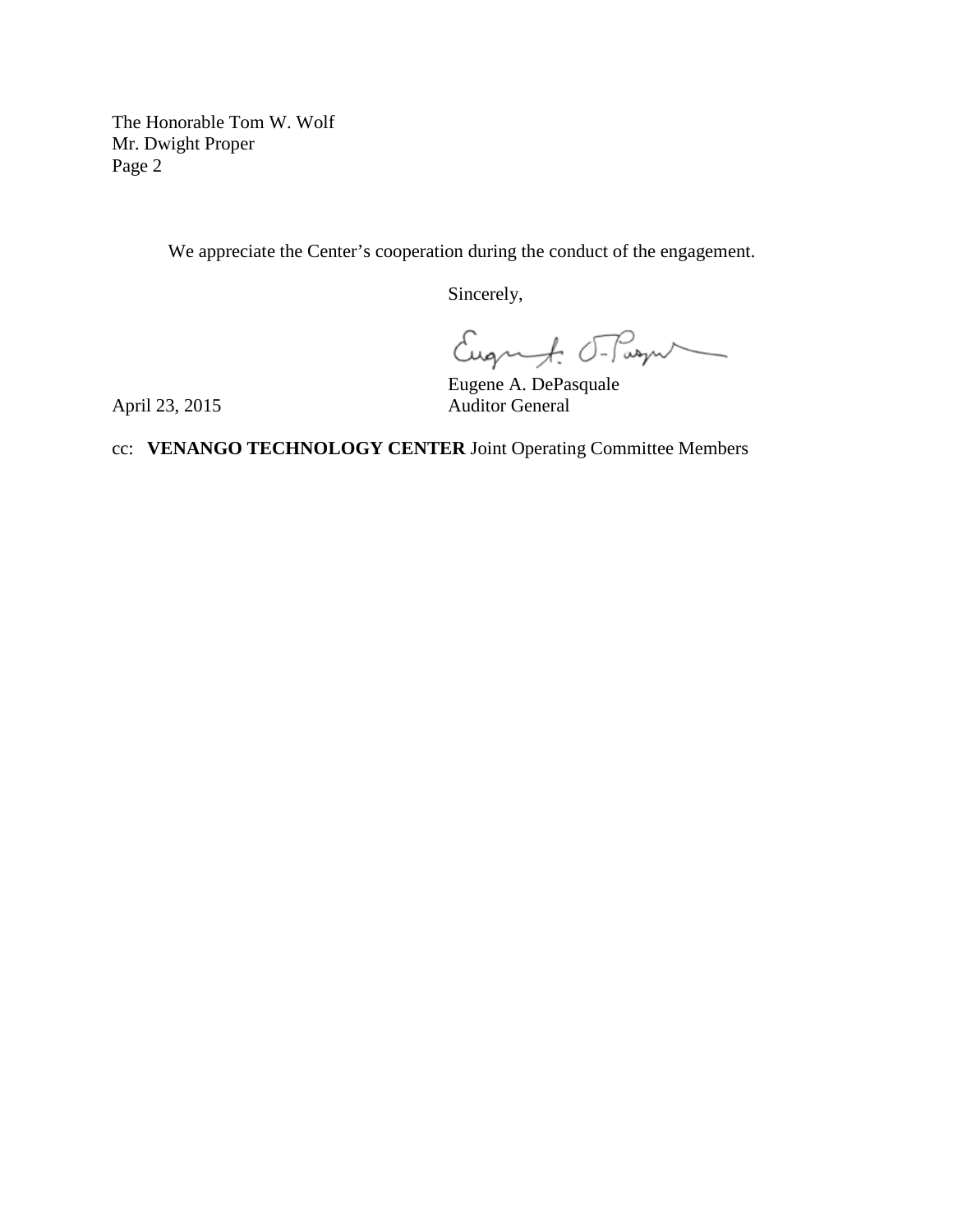Venango Technology Center Page 4

## **Status of Prior Findings and Observations**

| Finding                  | <b>School Bus Drivers' Qualifications Deficiencies</b>                                                                                                        |
|--------------------------|---------------------------------------------------------------------------------------------------------------------------------------------------------------|
| <b>Finding Condition</b> | The Venango Technology Center (Center) failed to have the<br>required documentation on file for several bus drivers.                                          |
| Recommendations          | We recommended the Center should:                                                                                                                             |
|                          | 1. Ensure all bus drivers' qualification documents are on file prior<br>to hiring them to transport students.                                                 |
|                          | 2. Ensure that all bus drivers' personnel files are kept up-to-date.                                                                                          |
|                          | 3. Ensure that all future federal criminal record checks are done in<br>accordance with the method prescribed by the Pennsylvania<br>Department of Education. |
| <b>Current Status</b>    | The Center has taken corrective action. Our current review of<br>drivers revealed that all of the drivers had the required qualifications<br>on file.         |